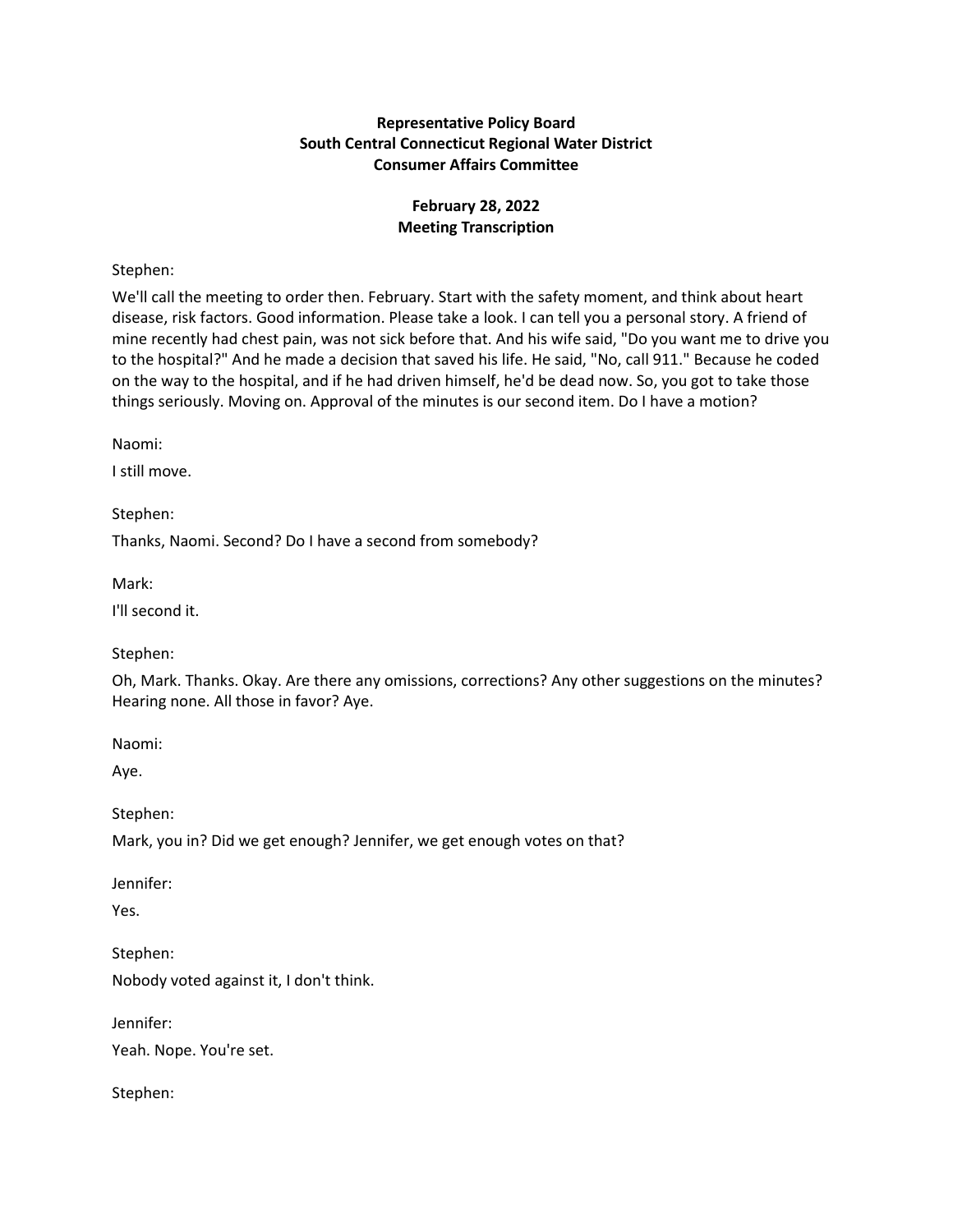Yep. And nobody opposed? Okay. Item three is our update today from Rochelle. We're very happy to have her here. Thanks for coming, Rochelle. I'll turn it over to you.

#### Rochelle:

Okay. Thank you for the invitation. Jennifer, if you can go to really the second, and really the one page. So really the overall key takeaway is, we are executing on our commitment to monitor refinancing opportunities. Some of you may recall, when we go through our model or we go through the budget, we talk about, there's a few different opportunities that we can avail ourselves of and we have availed ourselves of regarding refinancing. You may recall that recently, excluding the 36th series, we did a few taxable advance. Because given some of the changes in the tax laws, we can no longer do advanced refunding that is tax-exempt. So, we've availed ourselves of taxable refunding.

#### Rochelle:

We also see going forward that there will be some opportunities still, because we are still in, although are rising, still a relatively low interest rate environment, to sort of look at the yield curve. Because shorter maturities, generally speaking, do have lower rates. And then we did something we felt was innovative, different, with the 36th series. Again, you may have heard me mention this. Sometimes it's referred to as a forward delivery, and sometimes it's referred to as a delayed delivery.

#### Rochelle:

So getting into our most recent refinancing, which was the 36th series, we actually now have already completed our series A-1, and that was actually a current refinancing. There was one remaining maturity that, reviewing our reserve requirements, we were comfortable actually refinancing. There was a surety policy that was associated with that, but we don't really need that anymore to make our requirement. And the savings there, undiscounted, was just a little under 1.6 million. The net present value is about 1.3 million, and a little over \$50,000 in savings in our maximum debt year. You might recall that our maximum debt year is what we use to set our rates.

## Rochelle:

Then our innovative item, something that we hadn't done previously, is actually this forward or delayed refinancing. It's actually already been priced. The pricing was all locked in, so we were able to avail ourselves of the lower interest rates. It's actually going to close on May 3rd, and the savings here is about 1.2 million. On a net present value basis, about 1.1 million. And in the maximum debt year, just a little under 200,000. You may also recall that when we presented our 10-year model, we made an assumption of about \$250,000 of refinancing in our target scenario. So, we're just about there with this. And assuming that there's no significant change relative to our operations, this forward delivery or delayed delivery is actually going to close, it's all set to go, on May 3rd.

## Rochelle:

We also thought it would be interesting just to look back, and we didn't look all the way back. But if we look at the savings just over the last five years, from fiscal 2018 through the 36th series, on a nondiscounted basis we've actually saved about 34.9 million. That's over the life of all the series that we've refinanced. On a net present value, about 27.8 million, and just under \$2 million in maximum debt year. So the refinancing that we have done really has resulted in savings for our customers, our rate payers,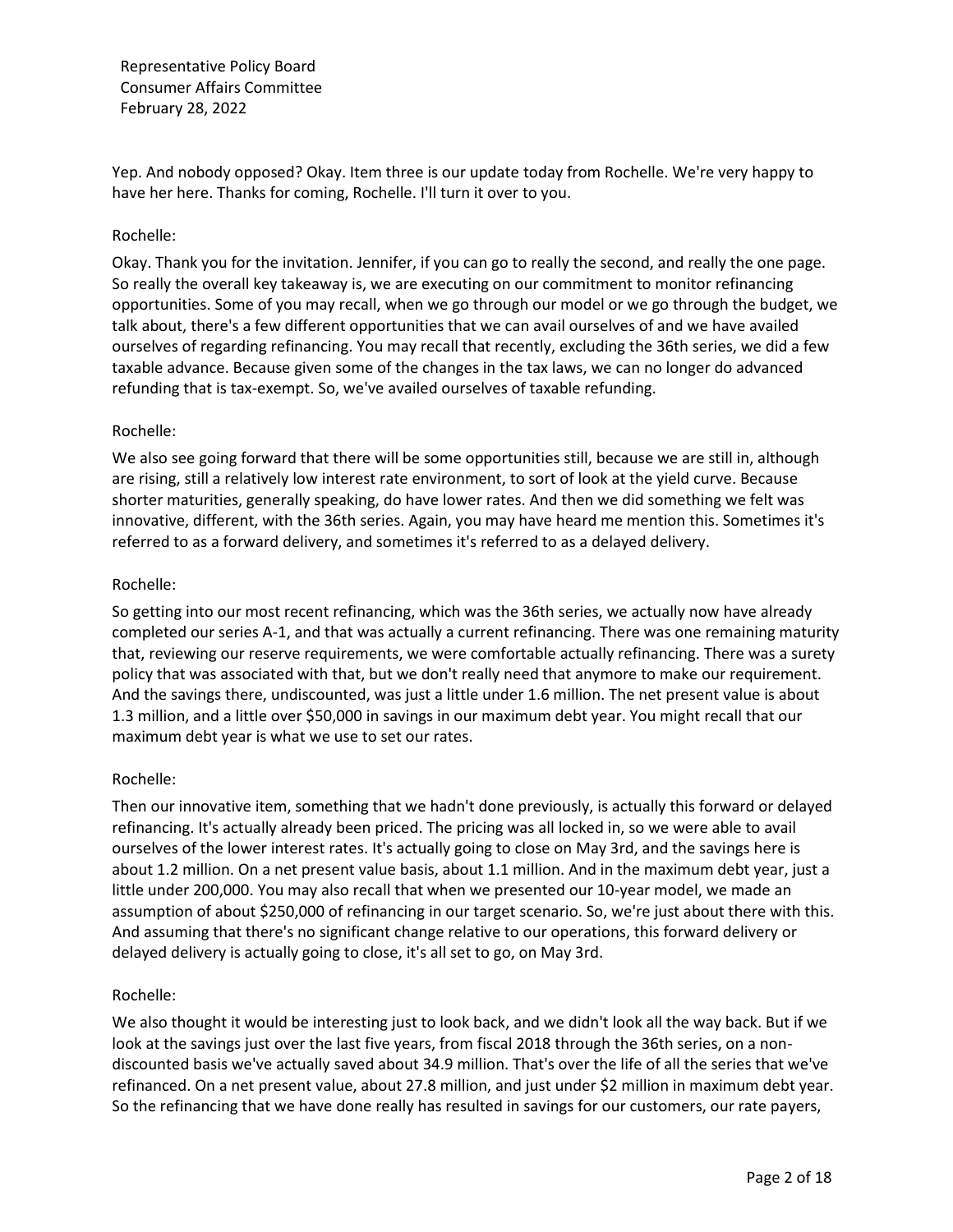and we will continue to look at and monitor additional refinancing opportunities. So we thought it would be good, given that the RPB doesn't actually approve refinancings, but to have some visibility into what we've been able to accomplish, including most recently with our refinancings. Do you have any questions?

## Greg:

No. That's great, Rochelle.

#### Stephen:

Rochelle, yeah, this is Steve. I just want to make sure I understand this correctly. So there's two series, A-1 and B, that you did this year, or are doing currently.

#### Rochelle:

We actually did three. Actually, four. We did A-1 new, we did A-2 new, which is green bonds. We did go out with some green bonds for some predetermined projects. We've already done the A-1 refunding, and then it's already part of our official statement. Documentation has already been prepared. So assuming no material event, we'll be ready to go and close on May 3rd for this series B.

#### Stephen:

Okay. And that savings of almost 1.6 million was on that work. What is the NPV? The 1.2 million?

Rochelle: Oh, that's net present value.

Stephen:

Oh, okay.

Rochelle: [crosstalk 00:12:39] Yeah.

Stephen:

How is that related to the debt year figure again?

#### Rochelle:

So the maximum debt year, we actually base our rates on the maximum debt year. So not necessarily what the debt service is in the particular fiscal year, but it's the maximum. So we wanted to show the maximum debt year, because that's really the impact from a customer or rate payer perspective.

## Stephen:

Okay. But it's not really connected to the savings then, right? Or, it's actually tied to the rates indirectly.

Rochelle: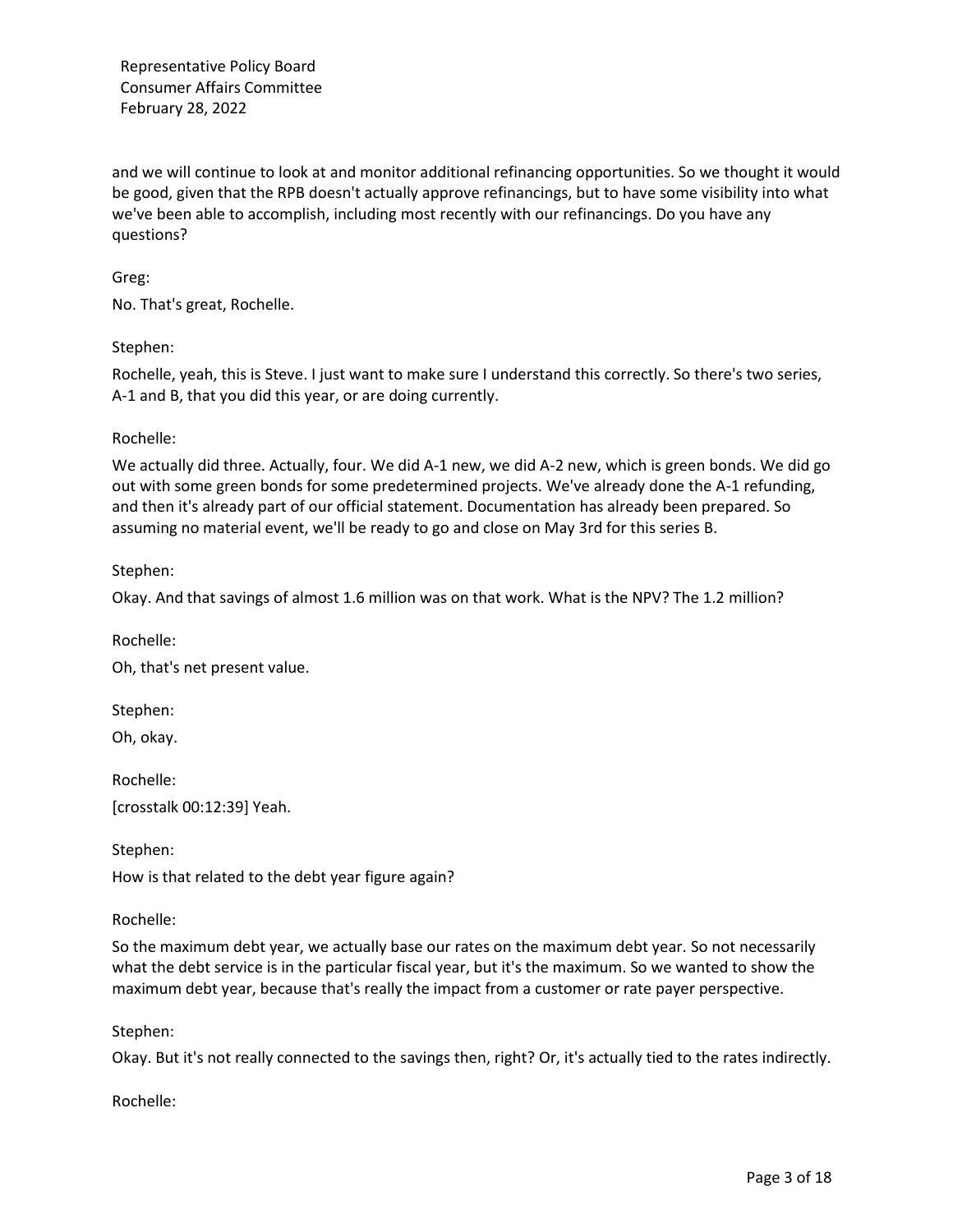Yeah, it actually is. So the larger numbers are over the whole life of the maturity, how much we've saved.

Stephen:

Okay.

Rochelle:

Debt year is really what translates into lower rates for the rate payers.

Stephen:

Okay. So our last five-year savings, we went ... So, 27 million?

Rochelle:

27 million net present value, and maximum debt year is about 1.8 million.

Stephen:

Okay.

Rochelle:

Pretty significant.

Stephen:

Yeah.

Male:

I'll say.

Stephen: Excellent job. Excellent job.

Rochelle: Group effort, team effort.

#### Stephen:

Yeah, I know. You have to look at that stuff, for sure. So, we have a lot out there that keeps just sitting there till we can do anything about it. Is there any opportunity on these things to pay them off any earlier? Does it work that way?

Rochelle:

Well, we have to be careful, because if we pay debt service it's going to come into our maintenance test. So it could create a draw, but the refinancings are a good way to reduce the debt. And of course, our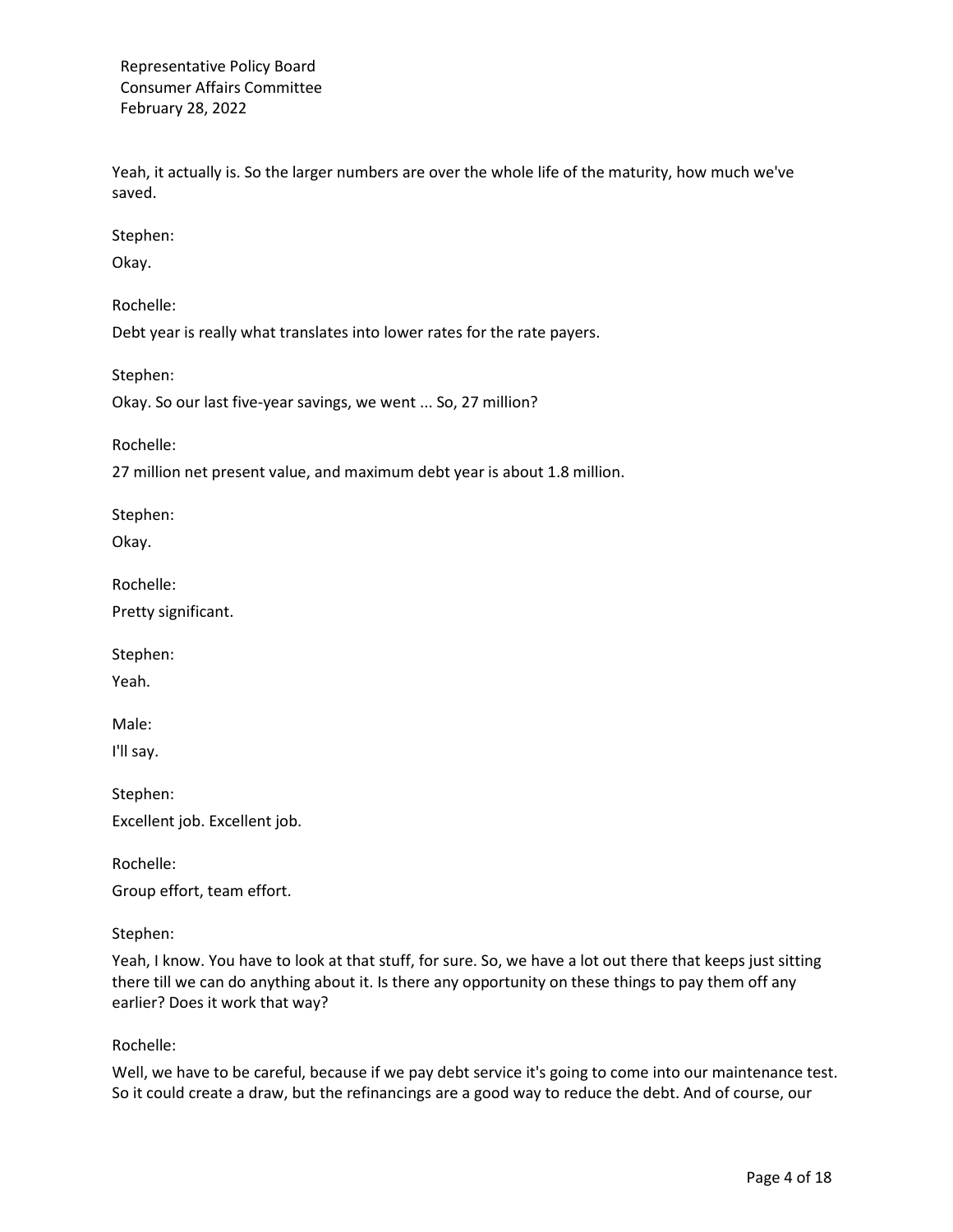efforts to look at non-debt financing, including through DWSRF, is a good way to actually lower the amount of debt financing and to generate internal funds.

#### Stephen:

Okay. Are there any other questions from committee members?

Greg:

Rochelle, this is Greg. For these savings, what rate did we have, and what rate do we go to?

#### Rochelle:

Let's see. For the refunding, I probably don't have the exact amount off the top of my head, because we tend to look at the savings. But generally, the ... Let's see if I have it here.

Greg: Well, don't go crazy. Just-

Rochelle:

Yeah. We've got very good premiums on the new money, and even the refinancing. So, there's a pretty good premium. So even though the coupon might still have a 4 or 5% coupon because of our significant premiums, it's less than 3%.

Greg:

Okay.

Rochelle:

Hopefully that answers the question.

Stephen:

Any other questions, RPB members? Thank you, Rochelle. We appreciate it.

Rochelle:

Thank you.

Stephen:

Can we talk about the bills, I guess, in general? How that transitioned from last year?

Rochelle:

We actually have a presentation. I think that maybe will help.

Stephen:

Okay. Great.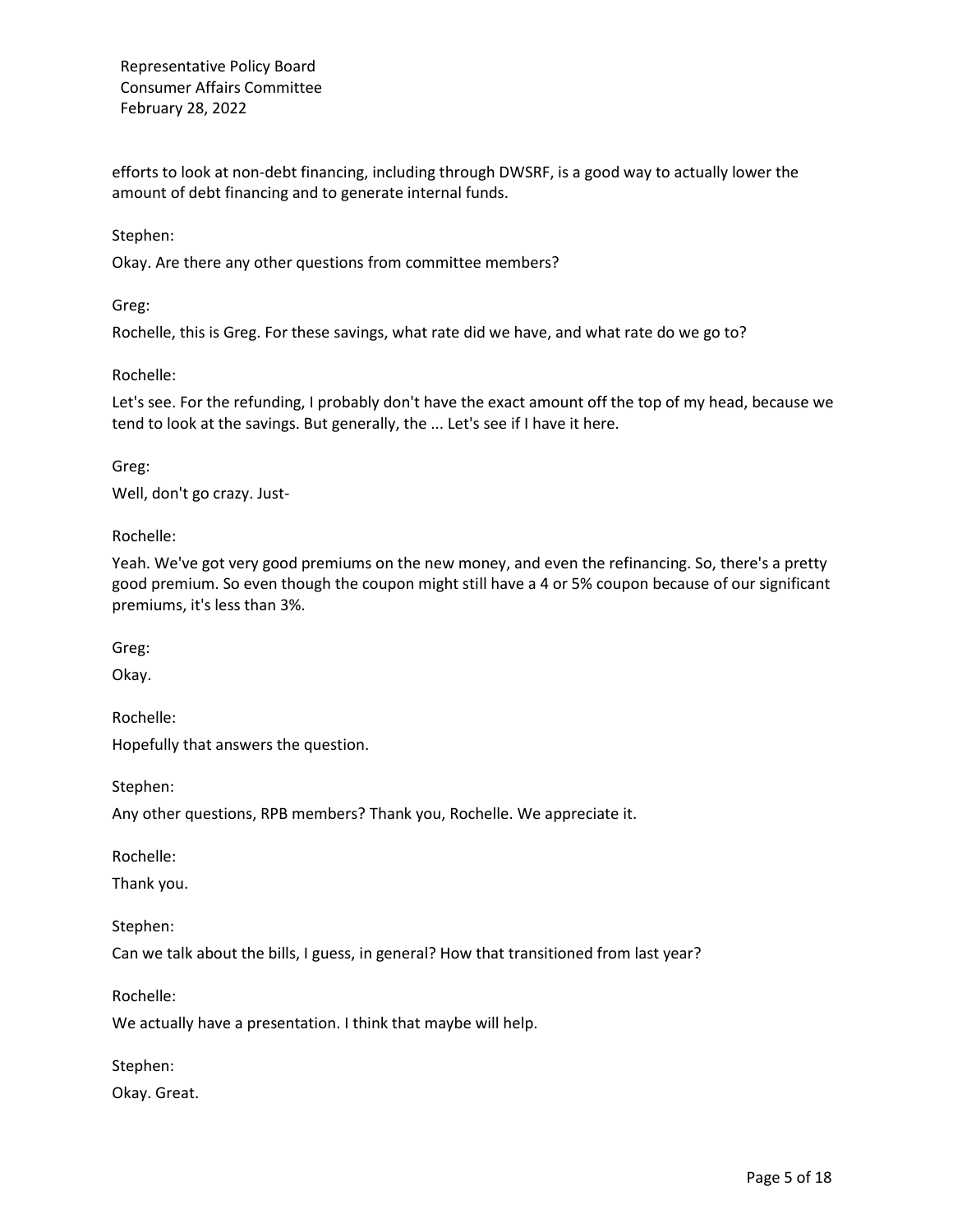#### Rochelle:

Jennifer, you can go to the next page. So I think we thought it would be good to recap the rate increase itself, because the rate increase itself did impact the January bills. So, a couple things in talking about the rates. I can share that, Greg, at least partially in response to your question, we did get a lower rate on the new money. So, that was roughly 2.7%. And because we got that lower rate, we were able to lower all the final rates per that schedule that you might recall from our rate application. So, we were actually able to lower the percentage increases by approximately .3%. So the service charge rating was about 2.1, and the volumetric charge was about 8.2. You might recall that we said the average customer that uses about 25 CCFs is about 6%, and a typical, or that median customer, the increase is about 5.3%. That is, again, slightly down from what you might recall because of our lower bond pricing.

#### Rochelle:

So to go over, on a pure re-change only perspective, this is what the customers are seeing in the bill. So, the usage that a particular customer has is going to impact their particular rate increase. So the first bill I believe we were asked to look at is actually a customer that is using a little bit over the average. So, 32 plus CCFs a quarter. The bill that had the conversion in it was a 75-day bill, and his post-conversion bill was about a 28-day bill. So what we tried to lay out here to explain is, the 75-day bill that he had, the service charge was a prorated service charge, and that is based on our business rules. So, his service charge was \$50.96. And whether you take the quarterly service charge and divide it by 90 and multiply it out, or you take the monthly because they're divisible, you do the same math and it'll come out for 75 days. It's \$50.96, and the volumetric charge in this particular bill was all based on the pre-rate case bill. Just to show, if that 75-day bill had been all in the new rates, the rate would've been 6.3%.

#### Rochelle:

This individual's second bill was for a 28-day period, and it was all post-the-new-rate. For bills that are between 28 and 32 days, there is no proration of the service charge, because it's a very narrow range. So his new bill had the \$20.81 service charge, and the volumetric was all at the new rate. Again, if you compare the new rate to the old rate using the same business rules and just adjusting for the rate change, his rate increase was 6.3. Again, it's a little higher than the average because he's using a little bit more than the average. So, this was one of the bills that we were asked to explain. I think here some of the confusion was his 75-day bill, the service charge was prorated, and the 28-day bill, it wasn't. But again, with a consistent application of our business rules, the rate increase is actually 6.3%. Are there any questions on what we've showed so far?

#### Naomi:

Rochelle, when you talk about the prorated bill, I thought the bills ... Don't they come directly from the meters? You're able to get that from ...

#### Rochelle:

The prorated here is the service charge. So it's not a meter-based, and it's based the number of days for the portion that's prorated. Again, we narrowed the range, which is the 28 to 32, with a conversion to monthly billing. And if there's no ... We actually have another example of a little more actually complex bill that we can also walk through, which is the next page. Okay. So, this particular bill has multiple things actually going on. Basically, the January bill was one of the longer bills. It was a 95-day bill. This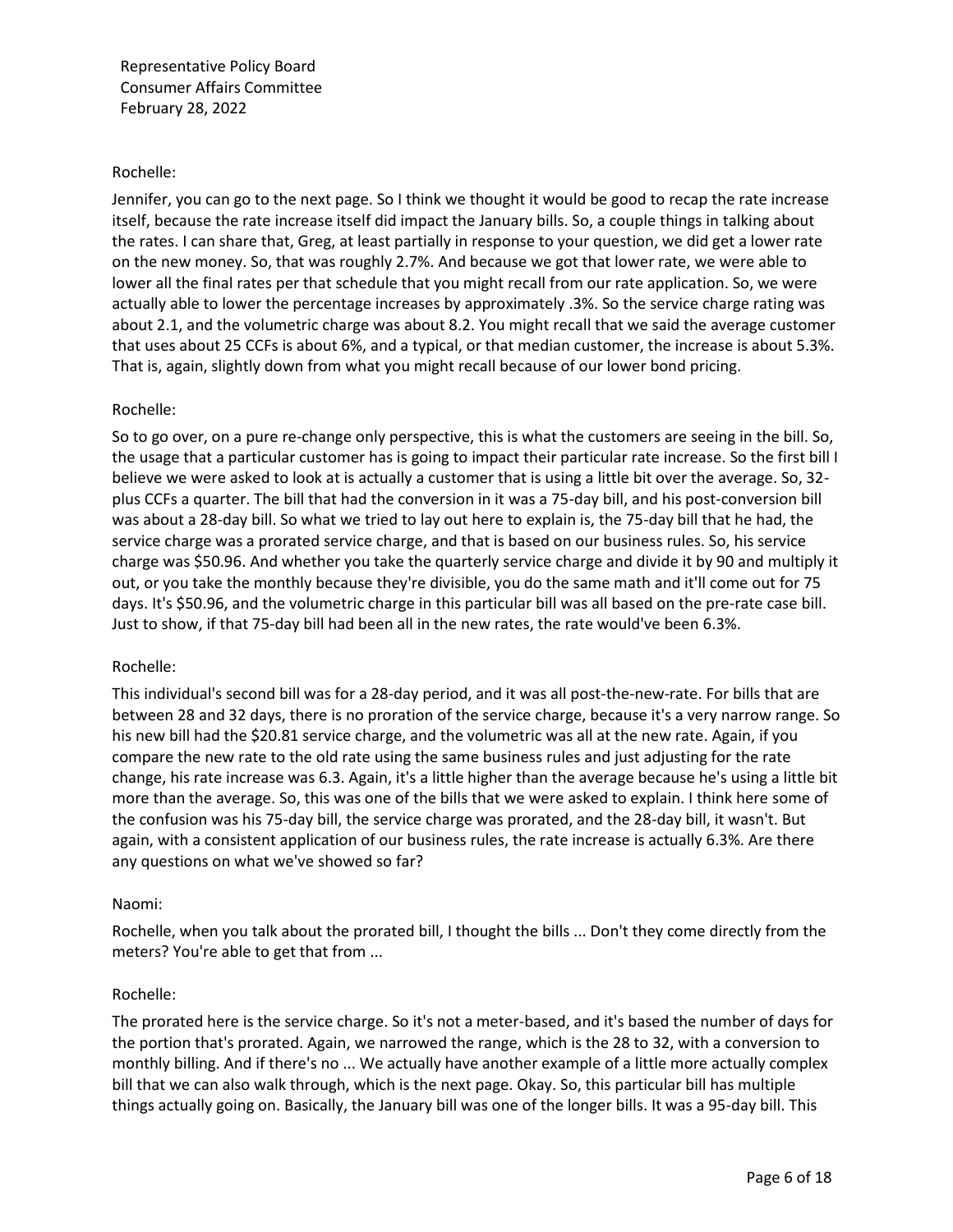was the conversion month. So here we have the conversion and monthly billing, we have a rate increase, and we actually have some conversion work associated with using a new application for PipeSafe.

## Rochelle:

So how this situation works is, this bill was for 95 days. The total usage was 15 CCFs. The usage prior to the rate increase was 13. The usage after the rate increase was 2. For prorating for rates, we do take the overall number of days, develop what the daily usage is, and then split it between the pre-and-post rate application. On the bills that customers get, the impact on the volumetric charge is broken out. It'll show on the bill, "X amount of CCFs were based on the old rate, X amount of CCFs were based on the new rate."

# Rochelle:

What we've done here to help explain the bill is, the service charge on the bills are just showing what the total service charge is. It's not broken out between pre and post. So to help explain this bill or any questions that you may get, it shows of the 95 days, 80 days was at the old rate. Again, whether you start with a quarterly rate or you start with a monthly rate, it'll work out to be the same. And then 15 days was actually at the higher rate, and that's how the total service charge that displays on the bill was calculated.

# Rochelle:

The other, I'll call it, nuance on this particular bill is that for PipeSafe, two things were going on. One is PipeSafe quarterly had not yet converted to monthly. So for this particular customer, that's going to happen in April. But the January bill, or the October through January bill, still was billing PipeSafe quarterly. And the other nuance on this particular customer's bill is that for the conversion month we just showed total PipeSafe, just because of some technical aspects of the conversion. So instead of getting the usual breakout that would have water, septic, or sewer, and then the service charge, it was lumped together. But this is the breakout of all the pieces that led to this customer's overall bill of \$162.02.

## Rochelle:

This customer's next bill was much more simple. This bill was all post-the-rate-change and all post-theconversion. So this customer got a bill from January 20 through February 18th. It's a 30-day bill. The usage was 5 CCFs, so very representative of what we call the typical or our median customer, residential customer. So the service charge, again, just to show the pre and post, was \$20.81. The prior would've been \$20.38. The volumetric is \$23.83, and prior, \$22.03. So this is actually a great example of what we would call a typical customer, and the rate increase was 5.3%.

## Rochelle:

So what we wanted to do here is lay out all the different nuances that some customers are getting in their January bill, especially those that span a large period, and then breaking out the nuances of the conversion separate from the rate increase, and then demonstrating for you what the bill would've been at the old rate and what it is at the new rate.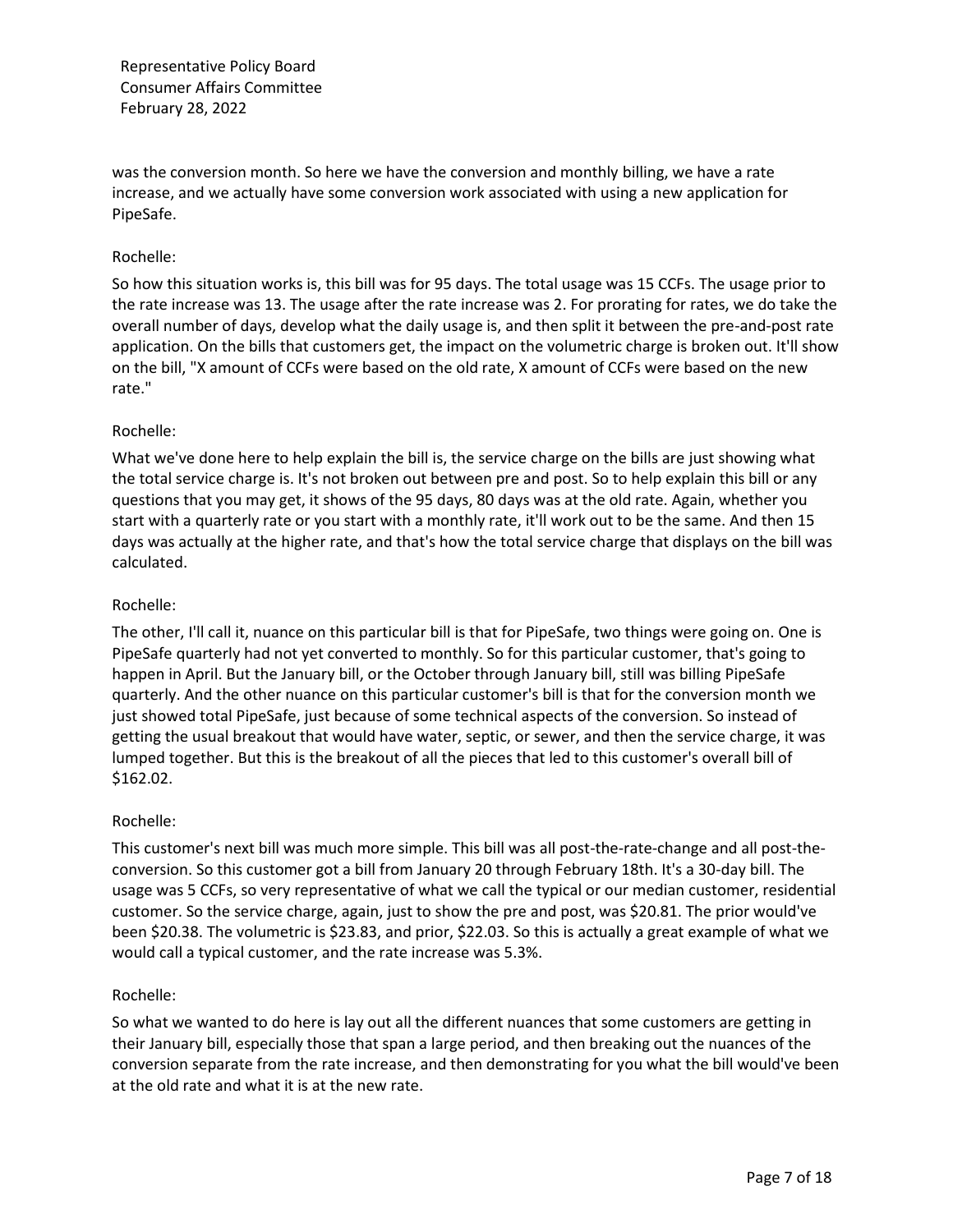## Stephen:

Rochelle, I'm not quite understanding why the rate increase varies with bills. I can understand why the bill would vary depending upon how much they used, but why is that changing the rate? I thought we approved the rate, and that rate would be-

## Rochelle:

So, we did. So all this is showing, in this example, Steve, it's showing just for illustrative purposes. So the actual bill was the \$44.64. We just wanted to show what it would've been at the old rate, just to show this is a typical customer. The bill that was impacted by the rate increase as well as the conversion is what we were showing you up here in the yellow, where there is multiple things going on. So, trying to figure out the bill for the committee in a little bit more detail than is actually shown on the bill.

#### Stephen:

No. No, I understand that. Going back to the other one-

Rochelle:

The other one?

Stephen:

This is a 5.3% increase.

## Rochelle:

For this particular customer using 5 CCFs. If you go back, Jennifer, to the first page. So this other customer's bill that we were asked to take a look at, the rate increase for this individual is actually 6.3, because the individual is using more than ... The volumetric increase is not the same as the service charge. So, this individual's rate increase was actually 6.3%. I think this individual tried to compare his 75-day bill that was prior to the rate increase, but it was a converted bill for 75 days. So, it had a prorated service charge. He tried comparing that to a bill that was all post and did not have a prorated service charge. So what we're trying to demonstrate here for you, Steve, and the committee, is what the true rate impact is. The bold tier is the customer's actual bill. So his actual bill for 75 days, and then his new bill for 28 days.

## Stephen:

Yeah. No, I understand why it couldn't calculate from 75 days, because it was a prorated bill. But I'm just having trouble understanding why one person got an increase of 6.3 and the other ...

#### Rochelle:

Okay. So, that's actually because of the top part. So, the service charge ... This is for a residential 5'8 meter. The service charge was only 2.1%, but the volumetric charge is 8.2%. And recall, we did a cost-ofservice study. So because the service charge is not going up the same as the volumetric, each customer is going to have a different impact depending on the usage.

## Stephen: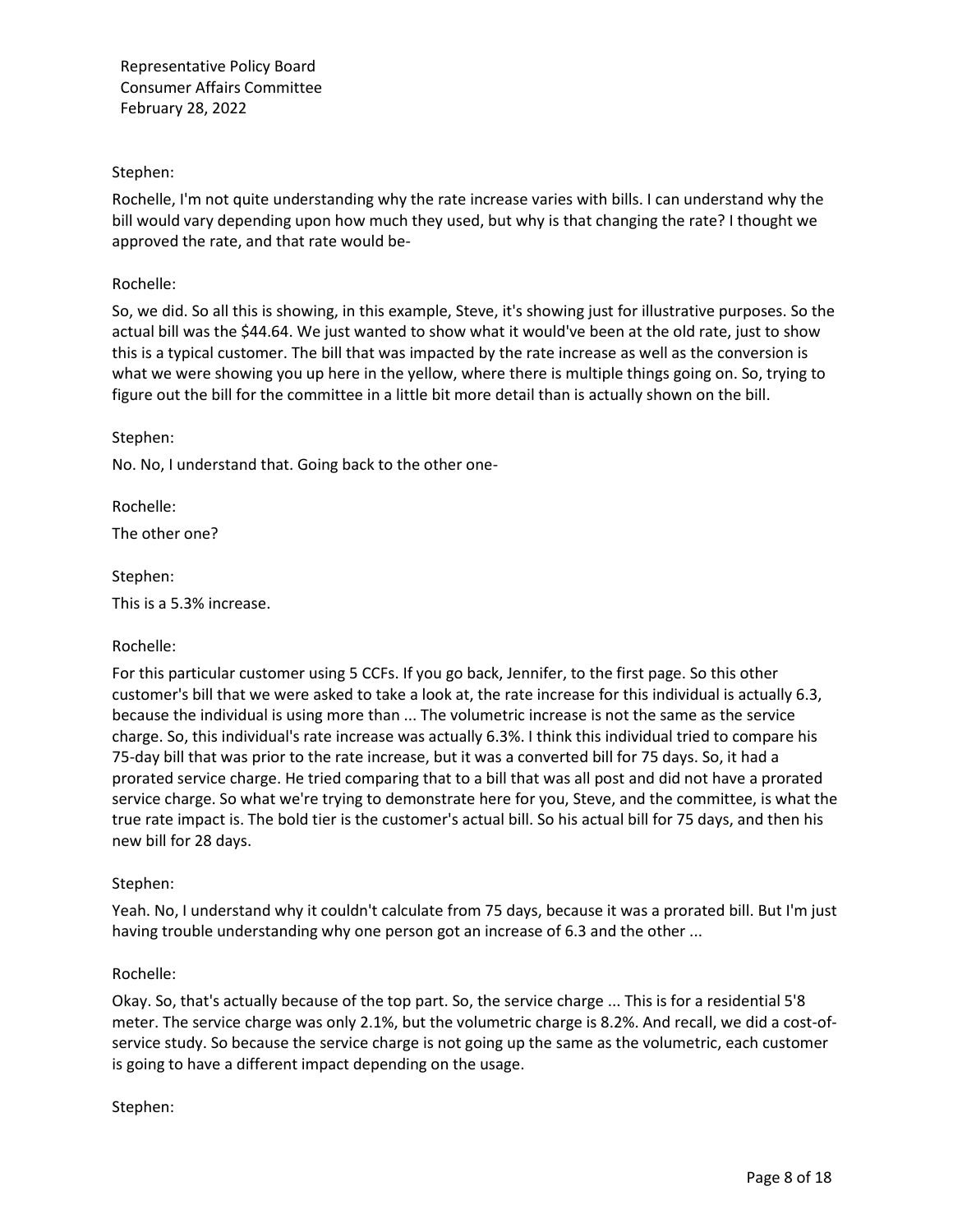Wow. It's going to be hard for customers to understand. Okay.

## Rochelle:

And we have done that before. We had a rate increase a couple years ago where I don't even think we increased the service charge at all. So it does depend on the cost-of-service study, and I think maybe the good news is, a few rate cases ago we made sure that the quarterly charges were divisible by three so they would directly equate to [crosstalk 00:30:57] billing.

#### Stephen:

Yeah. That's what I would have expected. So if that went up to \$20.81 and there was a slight increase, 2%. It's pretty straightforward, but-

#### Rochelle:

Right. Yeah, and the \$20.38, even the old rate was \$61.14. So it was a pure divide-by-three, and it's still a pure divide-by-three although we're no longer offering quarterly billing for the water customers. So we're hoping this explains some of the questions, but do you have other questions?

Stephen:

Not at the moment.

Mario: Rochelle?

Stephen: Is there anybody else?

Mario:

Yeah. This is Mario. Steve. If I could just ask a quick question. On the next page there is, in the yellow, under PipeSafe, a service charge. Is that because it's a monthly?

Rochelle:

No. It actually was always there. When we go to monthly, it was \$1.50 for a quarterly versus annual for the cost of the billing. And when we go to monthly, it's going to be \$.50.

Mario:

Okay. So, that's just because it's not an annual bill.

Rochelle:

Yes. Yep.

Mario:

Okay. Thank you.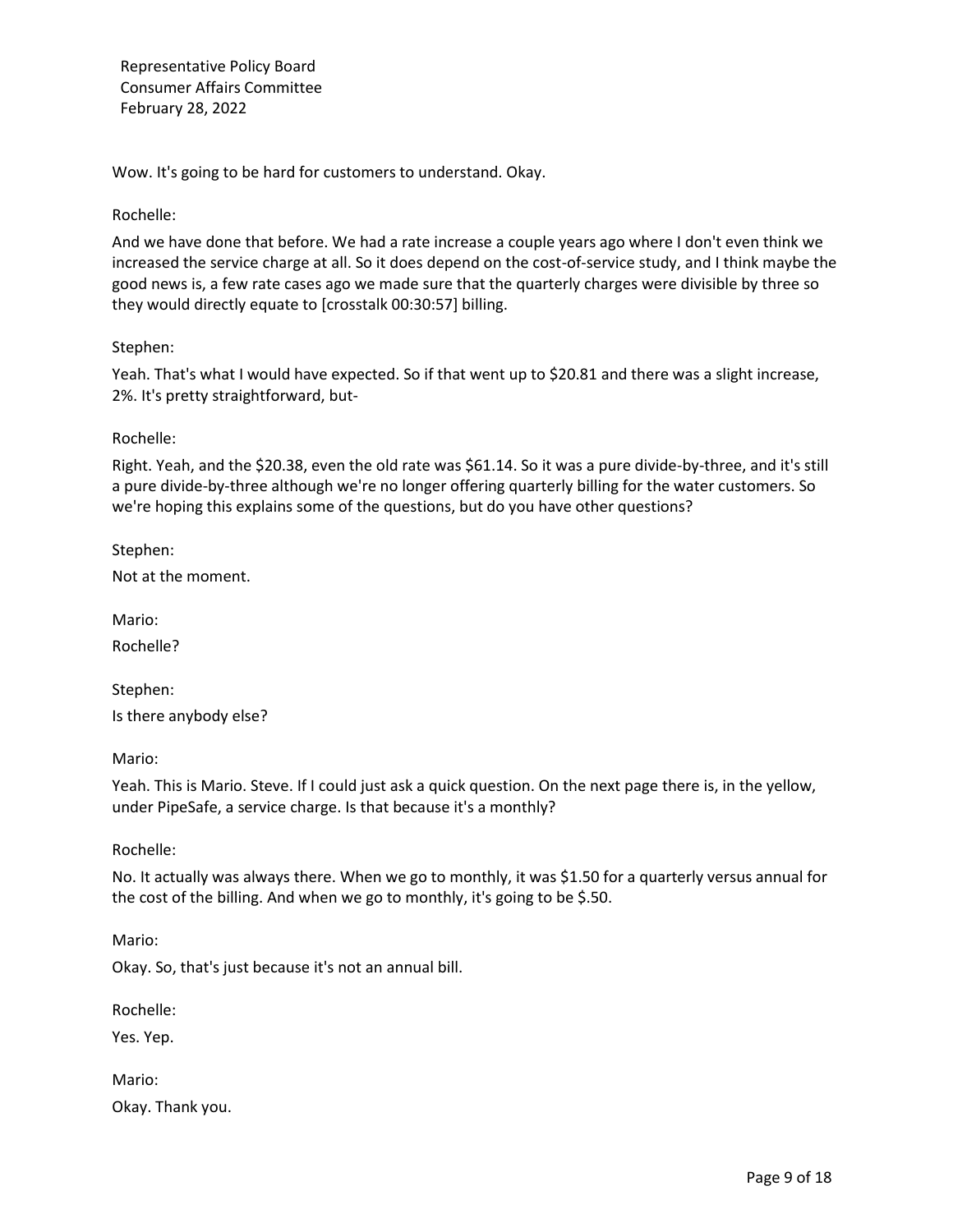Prem:

Yeah.

Greg:

Hey, Rochelle. This is Greg, and it has nothing to do with the bill. Due to the economy and the cost of gas, cost of food, et cetera, have we seen an increase in delinquency?

Rochelle:

Not of this point.

#### Prem:

Yeah, and I think the trend .... Maybe I'll take that as well. So Greg, the trend has been pretty good so far. So, we have to watch the first couple months as we go through. So I don't see a lag in terms of customer making the payments, et cetera, but we got to watch the trend for the next couple of months to see how it is. But what we are seeing is that customer wants to clarify. So, we have a new respect for the customer. They have all these questions, they're calling in. So, they're actually clarifying. It's not an escalation, more like clarification from the customer. So that's where we have huge call volumes in the call center, but there's no impact in terms of delinquency, et cetera.

#### Prem:

We are actually doing some collection process. So we do have a crew that looks at collection strategies, and since the call volumes are higher, we have slowed down on the shots. We are only looking at some of the commercial customers who have very high, I would say, delinquency rate. They're only doing it for them. So there's been a little bit of a shift on resources to make sure we attend the calls of the customer. But trend will tell us. We are watching it. I would say we'll give it for February and March. Then we'll know how things are. So, right now I think we don't see a big impact. Hopefully that helps.

Greg:

Yeah. Thank you.

Rochelle:

Just to expand, because we're looking at what the trend would be for monthly billing, but you have a point on the economy. And we're also still looking, are there lingering impacts from the pandemic?

Prem:

Yep.

#### Stephen:

So Greg, your question is from the point of view of the increase, or just of the effect of the economy and the pandemic?

Greg: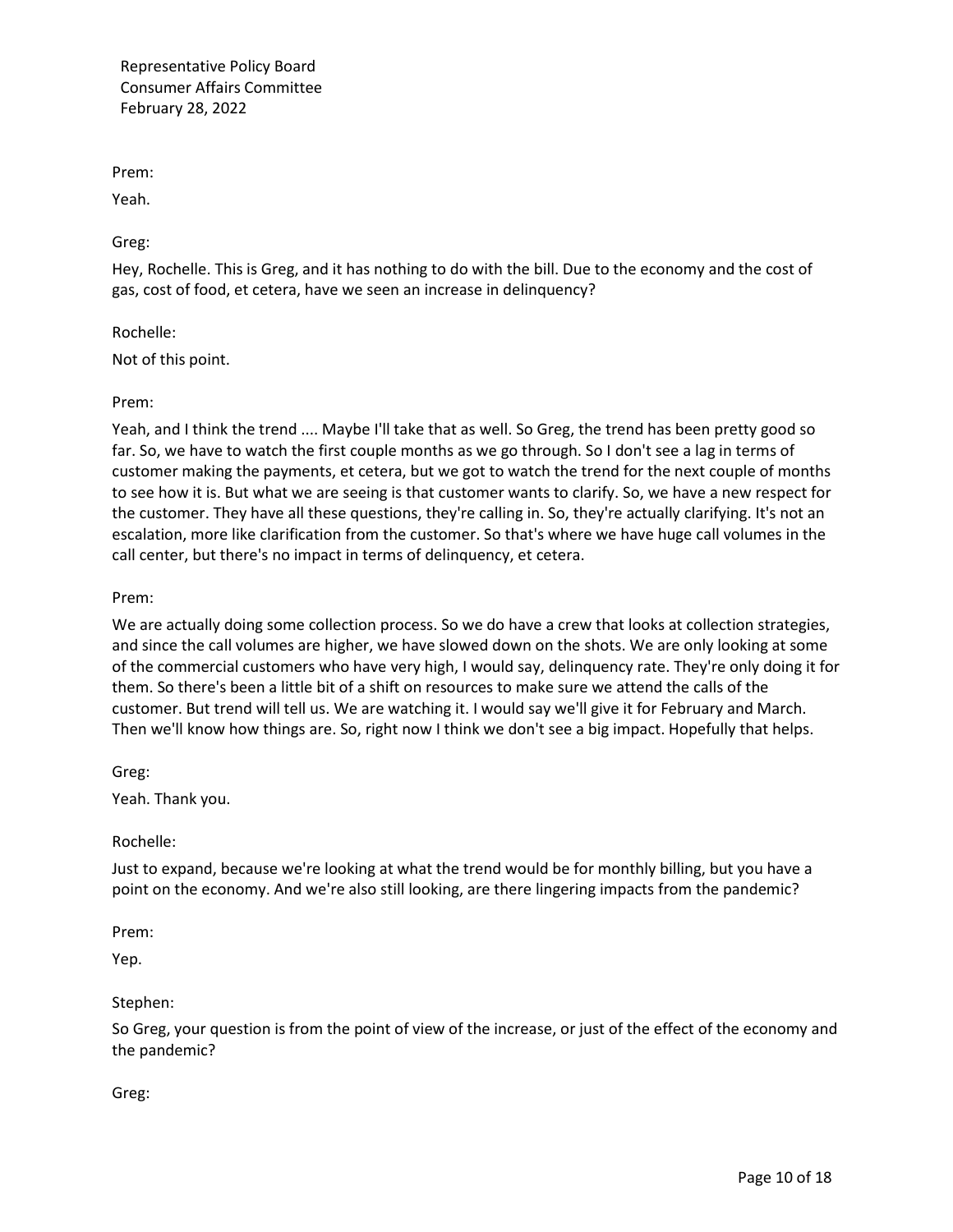No. Based on the economy.

Stephen:

But last year I think we did not see that there was a downward trend. Right?

Rochelle:

Well, we definitely still have elevated receivables from the pandemic, but definitely much less so than we have anticipated.

Stephen:

Okay.

Prem:

Yep.

Stephen:

Rochelle, can you email me this bill analysis? I'd really appreciate that.

Rochelle:

Sure.

Stephen:

That'd be great.

Prem:

I think Jennifer already has it in the package. Right, Jennifer?

Naomi:

It's in the package.

Prem: Yeah. [crosstalk 00:35:05]

Jennifer:

No, this was not included the package. I'll send it out to everybody tomorrow.

Prem:

Okay.

Naomi: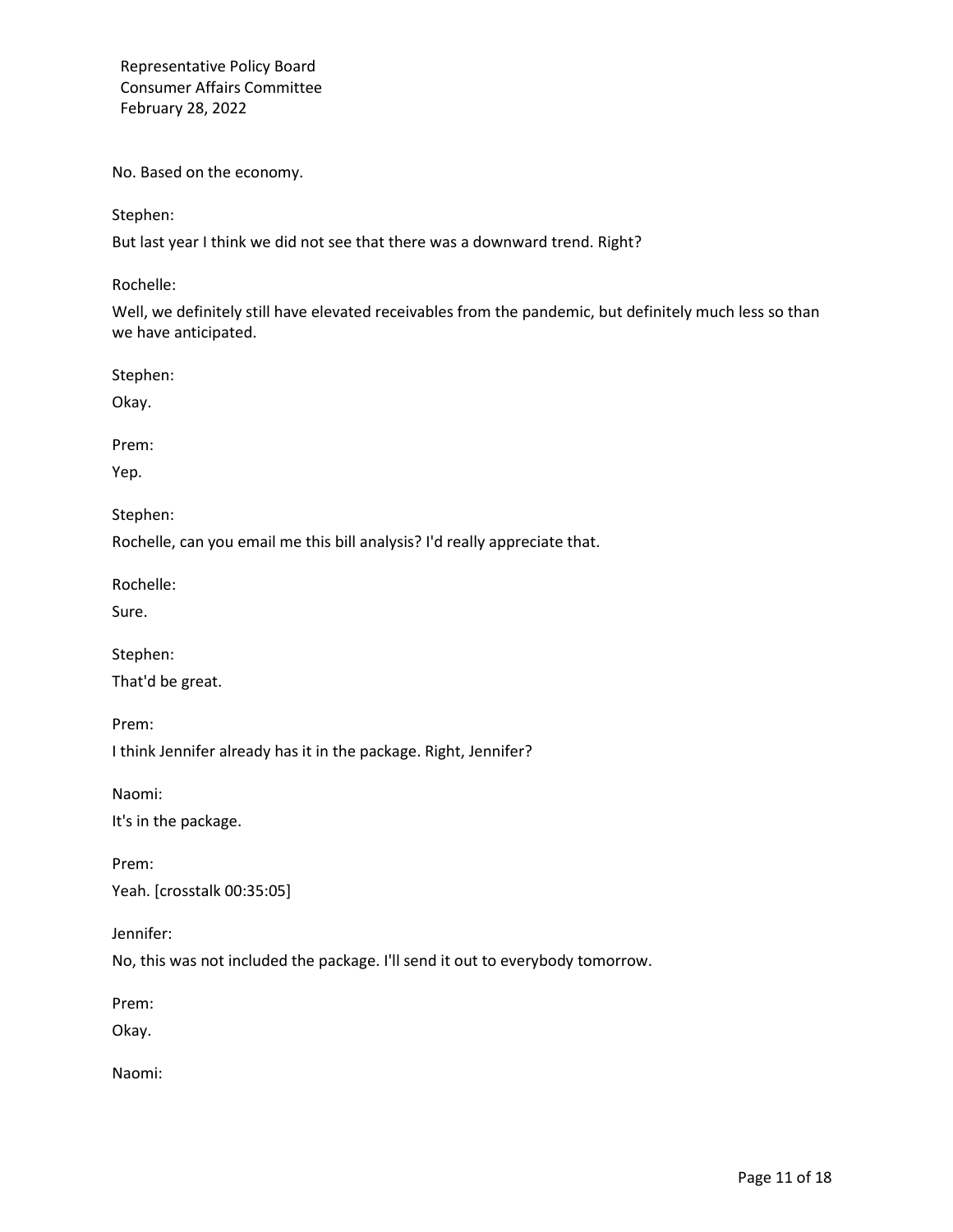Rochelle, one other question. When you go up to the, on the same screen we're on, the 95 days. Now, so from 10/17/21, when did that period end for the 80 days? Was that up through December?

Rochelle:

It actually went into very early January.

Naomi:

Okay.

Rochelle: Through January 5th was-

Naomi:

The 5th, or 4th, or something. Okay.

Prem:

Yeah.

Stephen:

Yep. I was going to ask the same question, Rochelle. So, the increase took place in the very beginning of January?

Rochelle:

Yes.

Prem:

January 5th.

Stephen:

Okay. Thank you.

Rochelle:

Yeah. We had a lot of different things going on, so it can get a little confusing.

Stephen:

Yeah. No, I appreciate you taking the time to go through all that detail and put that together on a page to make it understandable. Thank you. Any other questions for Rochelle? Okay. Thanks, everybody. Thank you, Rochelle.

Rochelle:

Thank you.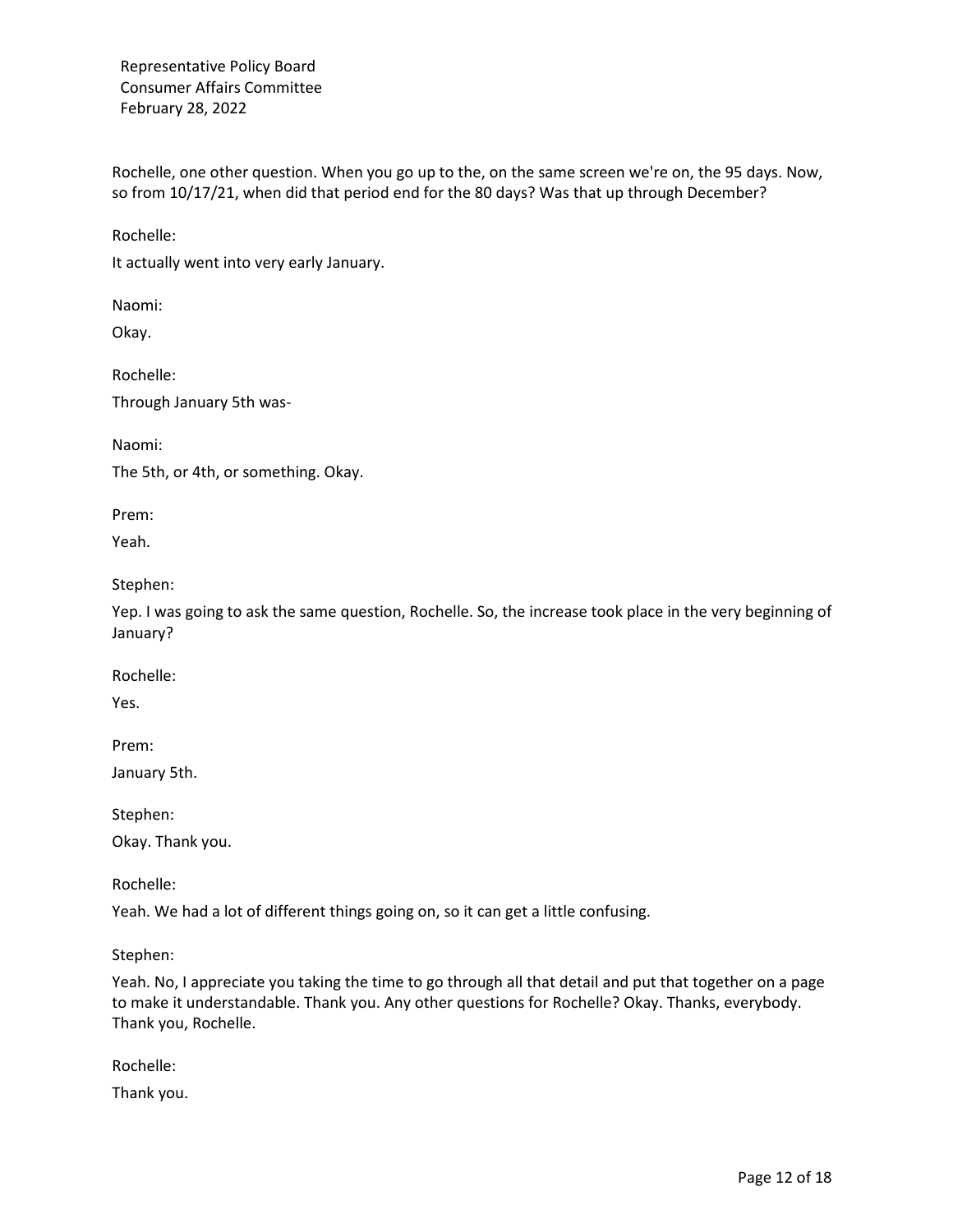Stephen:

We can move on to the next topic, and report of the OCA. Jeffrey.

Jeff:

Thanks. Good evening, everyone. Still pretty quiet with the OCA. The main focus of my effort over the last month was the Lake Gaillard Water Treatment Plant application, which you had the public hearing on last Thursday. No consumer complaints that have been escalated to the OCA at the present time.

Stephen:

Great. Good to hear it. Thanks, Jeff.

Jeff:

Thank you.

Stephen:

Anything else?

Jeff:

Nope.

Stephen:

Nope. Good. Item five is approval of the OCA's invoice for January in the amount of 1,500. Do I have a motion?

Rich:

Motion to approve.

Stephen:

Thanks, Rich. Second?

Naomi:

Second.

Stephen:

Thanks, Naomi. Any questions for Jeff on the bill? Hearing none. All those in favor? Aye.

Jeff:

Aye.

Naomi:

Aye.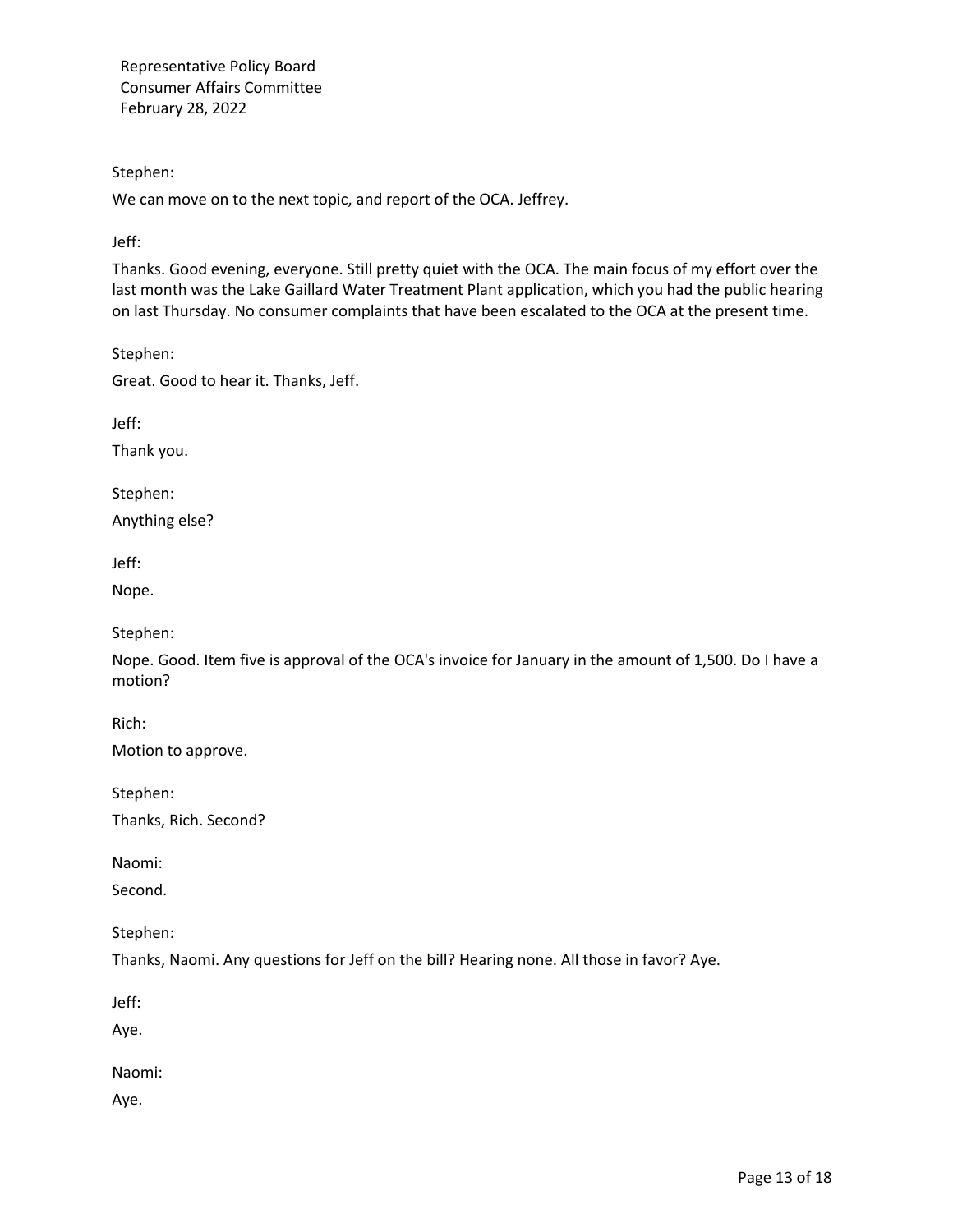## Stephen:

Any opposed? That motion carries. Thank you. Our next regular meeting will be before the next RPB meeting. Monday, March 21st, at 5:30. Is there any new business that anyone wants to bring up?

## Mark:

I'd like to bring something up. I don't know if this is the appropriate place, and I don't think people are going to be happy with what I say, but anyways. What about our other businesses that we have, the uncommercial? Do they come in front of the consumer affairs, since it affects the whole water company? Those businesses also affect the water company, because our assets are put up and stuff like that. So does that come in front of the consumer affairs, or I wrong?

## Rochelle:

I think I would defer to what Larry shared at the RPB meeting. That it perhaps would be shared at executive committee [crosstalk 00:38:38] proprietary, because they are commercial businesses.

Mark:

Well, so are we.

Rochelle:

We're a public utility.

Mark:

But we're a business. Yeah. Anyways, also my thought is, isn't the executive committee an open meeting?

Rochelle:

We have an executive session within the [crosstalk 00:39:00] forum.

Mario:

If I can, Rochelle. Yeah. This is Mario. So Mark, we're trying to schedule the next executive committee and work on the agenda. I know that you're interested in that, and if we can schedule that as an agenda item, I'd like you to attend so that you can ask your questions. It would be an executive session.

Mark:

Okay. Please just-

Mario:

I promise to invite you.

Mark:

... don't have it on a Tuesday. Tuesdays are very difficult for me to attend because I have [crosstalk 00:39:34].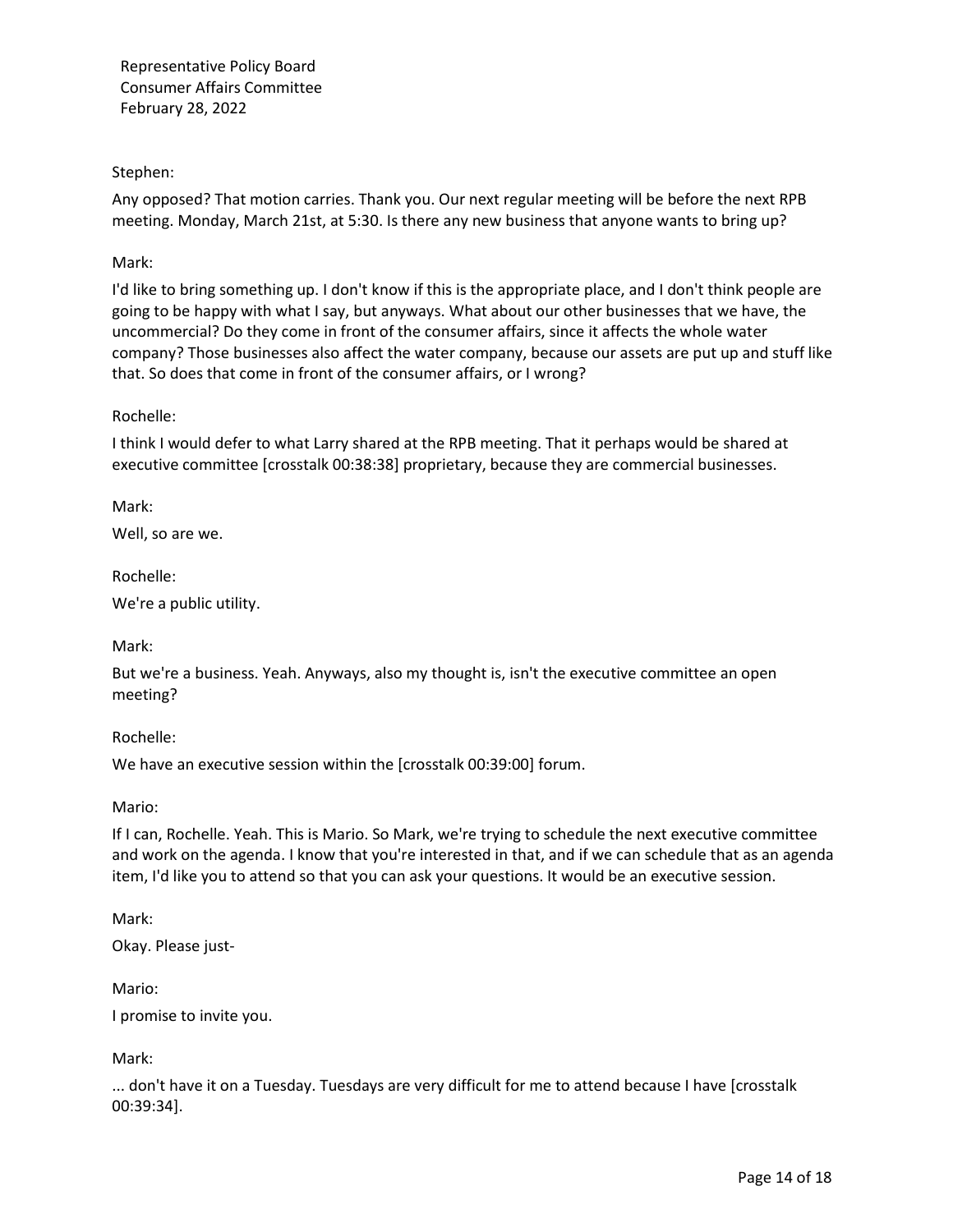Mario:

Okay. I got to be honest. Jennifer sent out the date, I think, today, and I don't remember what it was.

Greg:

It was Tuesday.

Jennifer: Wednesday the 16th.

Mark:

Wednesday the 16th?

Jennifer:

Yes.

Mario:

We'll change it to Tuesday. I mean, no. Wednesday the 16th. Yeah.

Greg:

Hey, Mario? Mario, this is Greg. Can anybody from the RPB attend?

Mark:

Sure.

Mario:

Well, we try to keep it small. But if you have interest in attending, you certainly may.

Greg:

Okay. Thank you.

Bob:

If we were to go into executive session ...

Mark:

You have to be invited into executive session.

Bob:

Correct.

Mario:

Yes.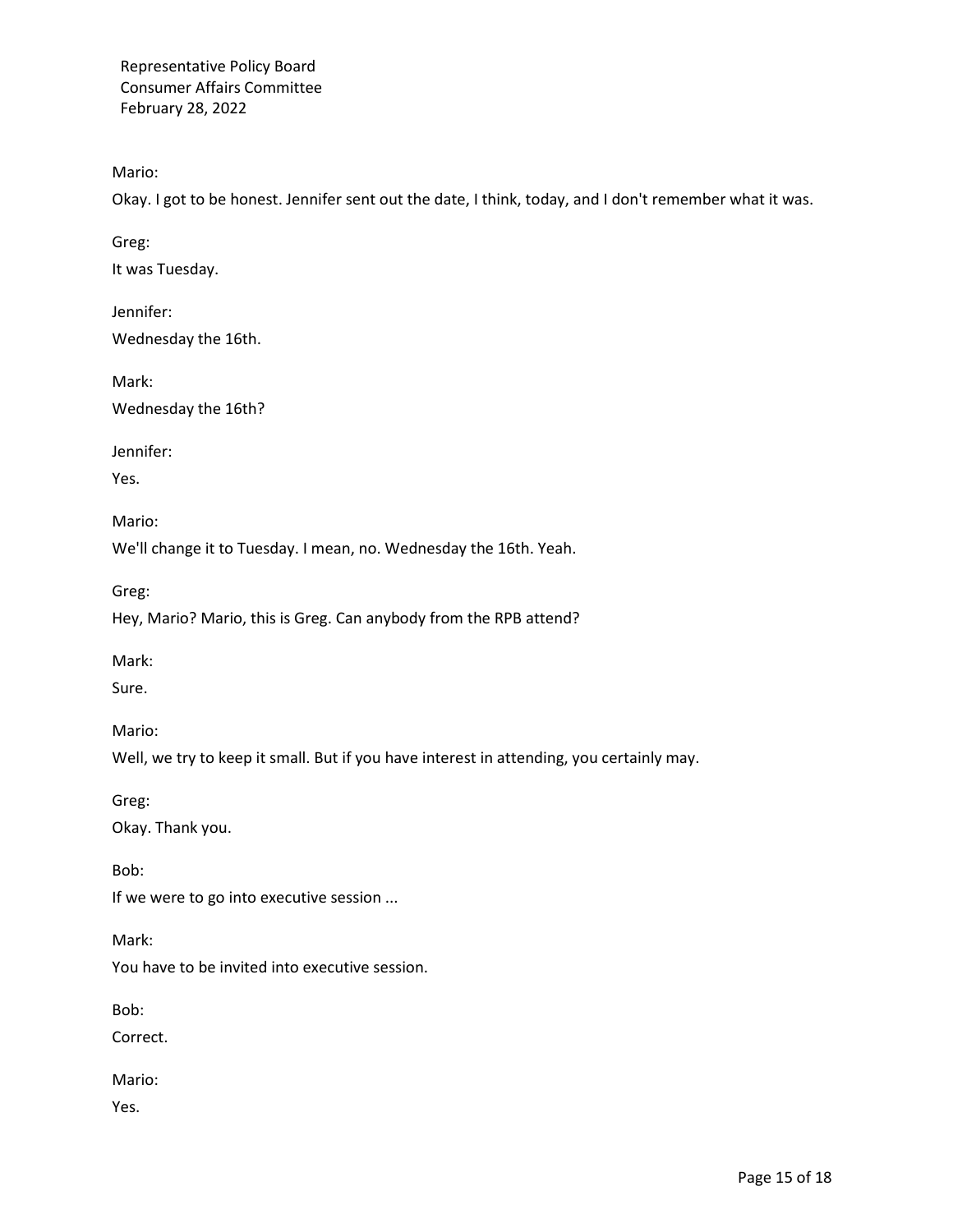Mark: So we might not get invited, Greg.

Greg: I understand.

Mark: Okay. Take it easy.

# Stephen:

This is Steve. I have the same concern as Mark, and just a comment for both Mario, and Rochelle, and Prem. It seems that, I mean, these businesses were created to offset rates. They impact, if they succeed or fail, on rates. And I don't think Mark's asking for a detailed accounting of these businesses, but there has to be some accountability, some level of accountability to the full RPB on how that aspect of the RPB is going. We didn't eliminate that. We approved the RWA to enter into those things to offset rates, and as part of the whole picture.

## Mark:

The RPB can go into executive session too.

Stephen:

Yeah. I think all RPB members should be aware of some aspect of how that's all going.

Mark:

That's right. On a systematic report, whether it's monthly, quarterly, semi-annual, so we understand what's going on.

## Mario:

Steve, that is something that we've been talking with Larry about, is to try and get a timeframe. Whether it's quarterly ... Because monthly, they can be all over the place. So that it is an analysis of what's going on and an accounting of what's going on.

## Stephen:

I understand that, especially with new projects, new startups. They go in very different timelines. And I can understand why you wouldn't want to describe the state of the business, because of competitors. But somehow there has to be some accountability to the RPB, I think, on this. So I'm not asking for anything specific, but I would leave it up to management to decide how they could do that.

## Rochelle:

Just to let you ... I mean, we are monitoring the new company to see how they're doing versus expectations.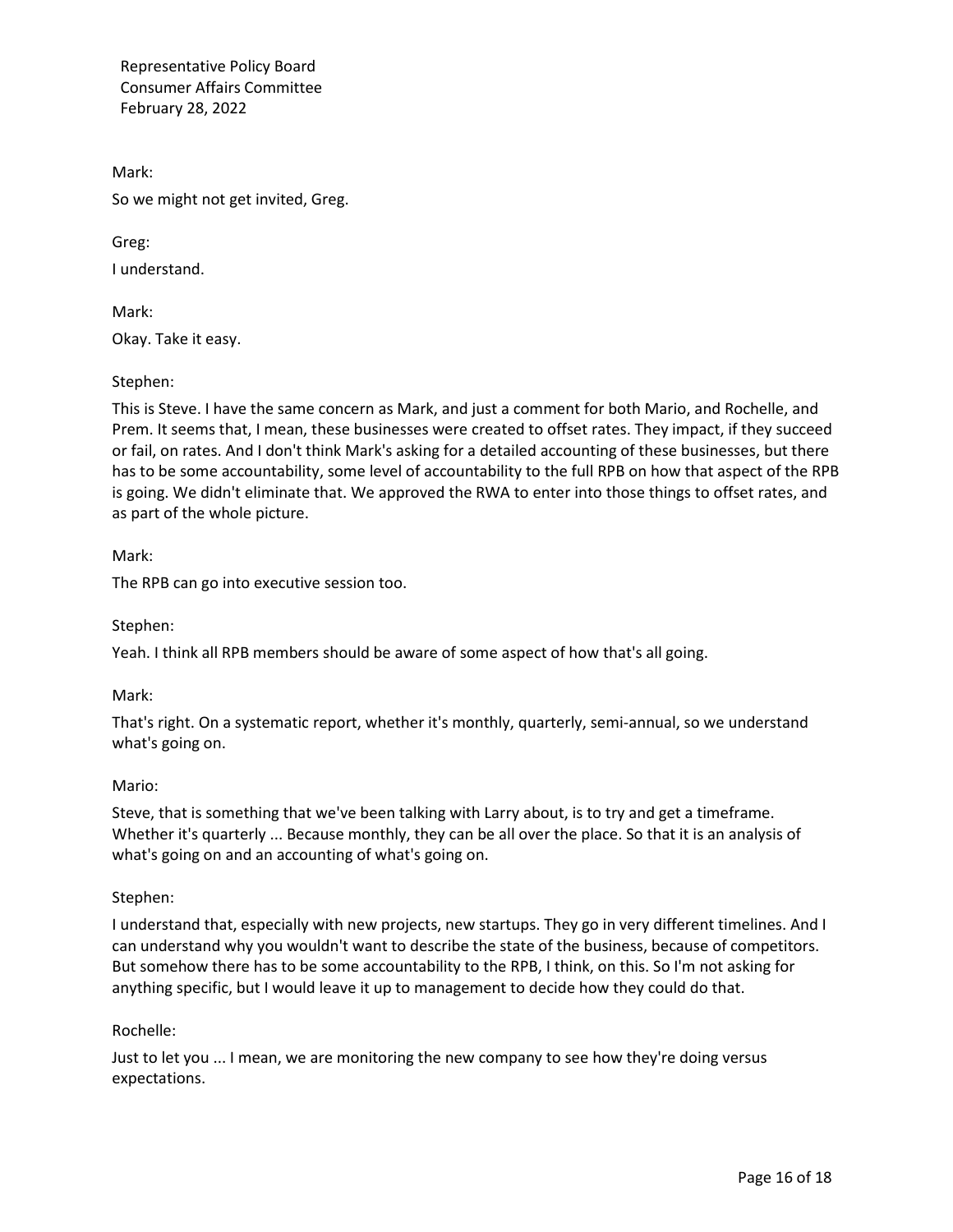Prem:

Yeah. As a matter of fact, we actually have a monthly meeting. As a matter of fact, we look at this on a monthly basis. So, we do take a look at it.

Mark:

Well, my business too, I look at it monthly. Every business, you look at it monthly. Whether it's quarterly or monthly, that's something else. But Rochelle, you said the company. Don't we invest into two companies?

## Rochelle:

Well, we've acquired the business of one. We have an investment in the other, and we did provide, at the last executive committee meeting, a little update on that other investment. I think that's the one you're talking about.

Mark:

Yes.

Rochelle:

Yeah.

Mark:

So, I guess I'll have to wait and see if I'm invited into executive session. Be like the truckers. We drive our cars right there and block the driveway.

Mario:

Okay.

Greg:

Hey, Mark. This is Greg. I just want to tell you, it wouldn't be the first time we weren't invited to someplace.

Mark:

Greg, that's for sure. Thank you.

Stephen:

Okay. Anyone else have any comments? Any new business? I'll entertain a motion to adjourn.

Rochelle:

Thanks. I want to thank Laura and Prem and his team for working with me on the bill analysis.

Prem: